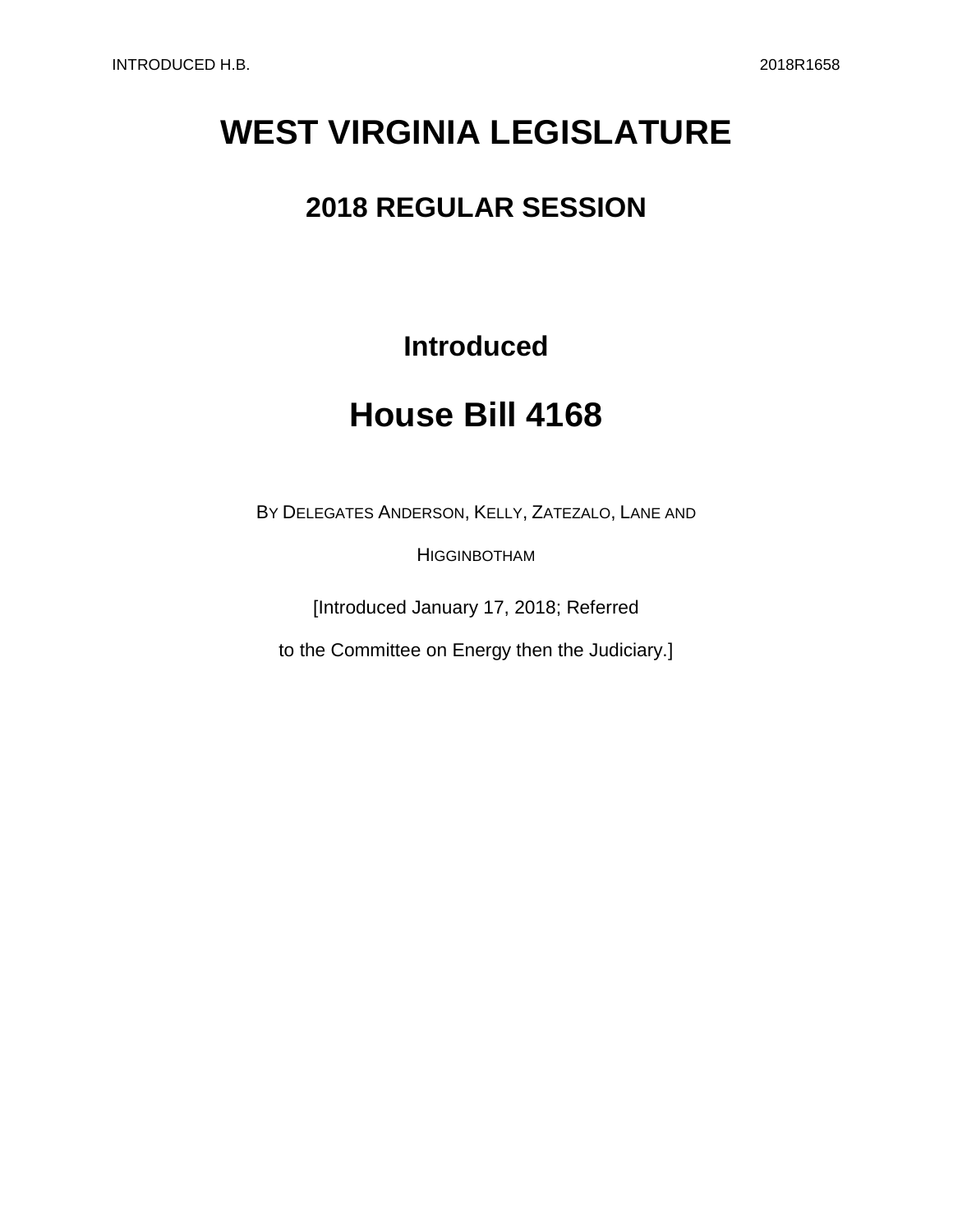A BILL to amend the Code of West Virginia, 1931, as amended, by adding thereto a new section, designated §54-1-3b, relating to entry onto private property for certain purposes by a federally regulated natural gas company without written permission of the property owner; requiring a written request for permission to inspect property prior to entry; requiring notice of intent to enter property prior to entry; declaring the legal status of such entry; distinguishing lawful entry under other authority; and limiting property owner's liability with respect to the company's entry.

*Be it enacted by the Legislature of West Virginia:*

#### **ARTICLE 1. RIGHT OF EMINENT DOMAIN.**

#### **§54-1-3b. Entry by natural gas companies to obtain data.**

 (a) Any firm, corporation, company, or partnership, organized for the bona fide purpose of operating, transporting, or selling natural gas in interstate commerce as a natural gas company as defined in 15 U.S.C. § 717a, as amended, and regulated by the Federal Energy Regulatory Commission, may by its duly authorized officers, agents, or employees, enter onto any property without the written permission of the property owner to make such examinations, tests, hand auger borings, appraisals and surveys for its proposed line or location of its works as are necessary: (i) To satisfy any regulatory requirements; and (ii) for the selection of the most 8 advantageous location or route, the improvement or straightening of its line or works, changes of location or construction, or providing additional facilities, under the following conditions: (1) The natural gas company has requested the owner's permission to inspect the property as provided by subsection (b) of this section; (2) The owner's written permission is not received prior to the date entry is proposed; and (3) The natural gas company has given the owner notice of intent to enter as provided in subsection (c) of this section. A natural gas company may use motor vehicles, self-propelled machinery, and power equipment on property only after receiving the permission of the landowner or his or her agent.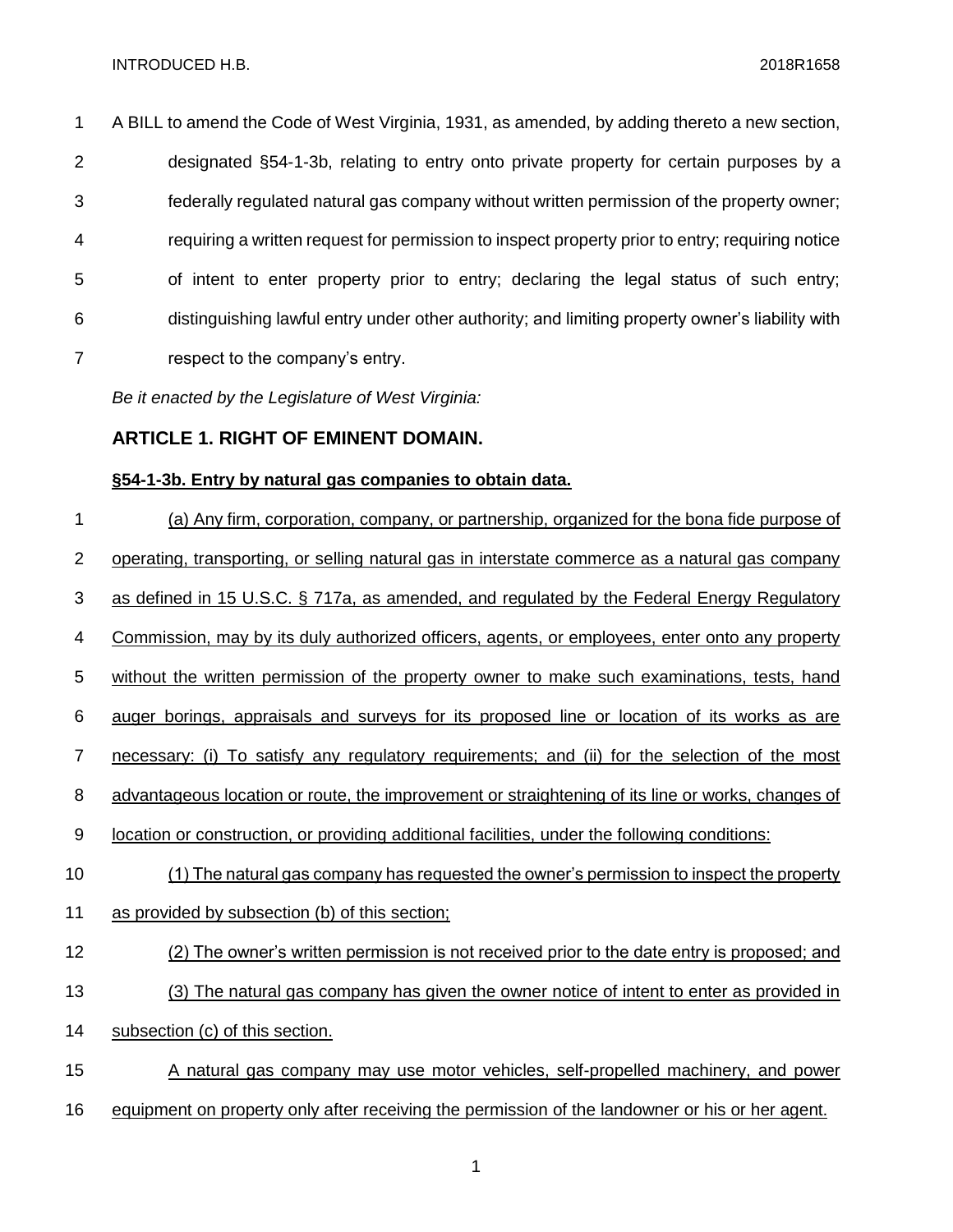INTRODUCED H.B. 2018R1658

- 17 (b) A request for permission to inspect shall:
- (1) Be sent to the owner by certified mail, return receipt requested;
- (2) Set forth the date such inspection is proposed to be made; and
- (3) Be sent not less than fifteen days prior to the date of the proposed inspection.
- (c) Notice of intent shall:
- (1) Be sent to the owner by certified mail, return receipt requested;
- (2) Set forth the date of the intended entry; and
- (3) Be sent not less than fifteen days prior to the date of intended entry onto the property.
- (d) Any entry authorized by and in compliance with this section is neither a trespass nor a
- taking. Such entries shall be considered a minimal intrusion. The natural gas company shall make
- reimbursement for any actual damages resulting from such entry.
- (e) Nothing in this section shall impair or limit any right of a natural gas company obtained
- by:
- (1) The power of eminent domain;
- (2) Any easement granted by the landowner or his or her predecessor in title; or
- (3) Any right-of-way agreement, lease or other agreement by and between a natural gas
- company and a landowner or their predecessors in title or interest.
- (f) The natural gas company and its contractors and agents shall defend, indemnify and
- hold harmless the property owner for all claims arising out of an entry onto property under this
- section by the natural gas company or its contractors and agents, and the property owner shall
- have no liability for any claims, including without limitation bodily injury, property damage, or
- environmental claims, arising out of an entry onto property under this section by a natural gas
- company or its contractors and agents, except a property owner is liable for his or her intentional

acts.

NOTE: The purpose of this bill is to permit natural gas companies federally regulated by